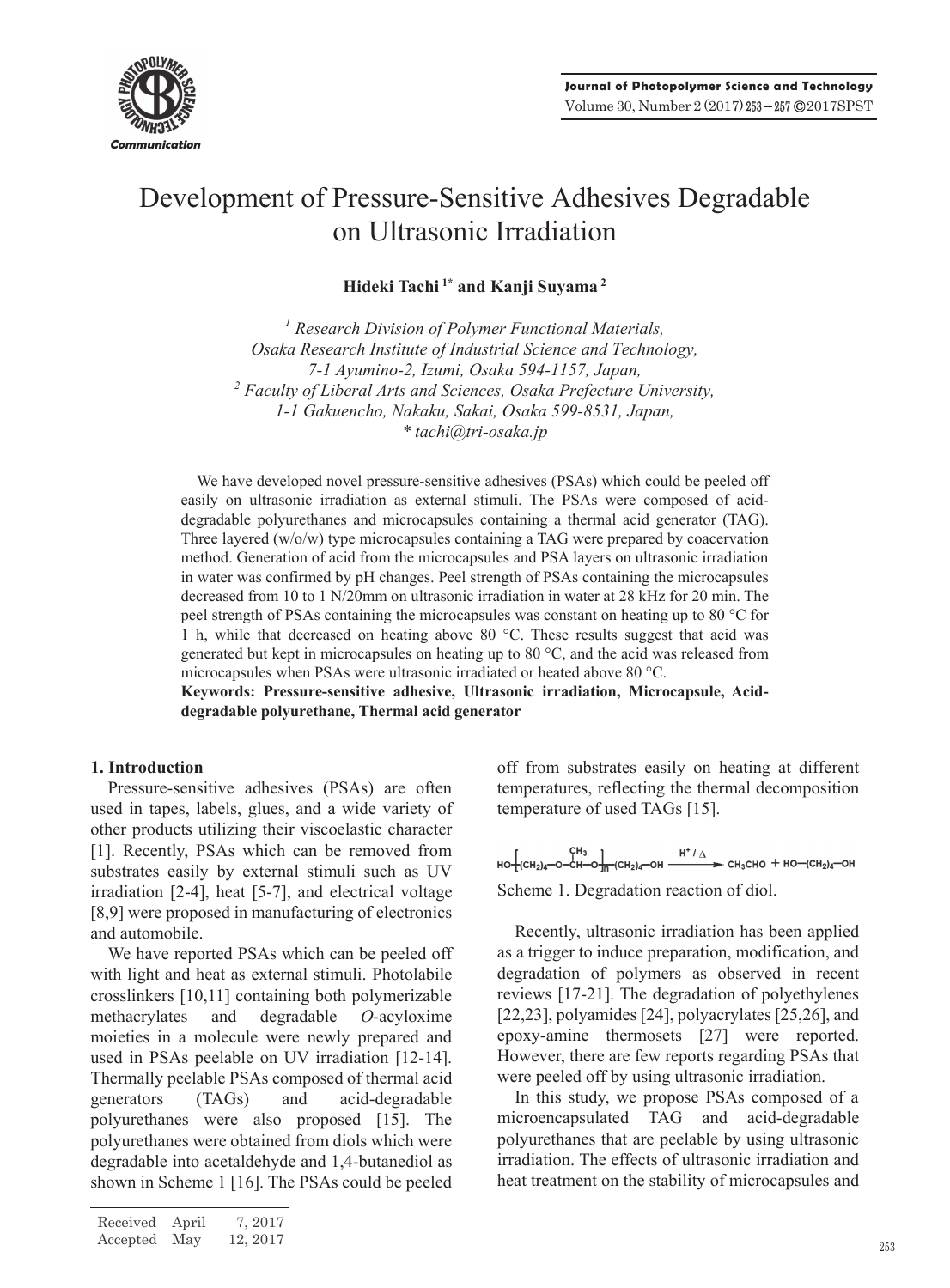the peel strength of PSAs are investigated.

## **2. Experimental**

Microcapsules containing a TAG (SI-80, Sanshin Chemical Industry, Japan) were prepared by coacervation method as shown in Fig. 1 [28]. To yield water in oil (o/w) microcapsules, 100 mL of ion exchanged water containing 2.00 g of sodium alginate (TCI, Japan) and 1.00 g of a TAG were mixed with 100 mL of dichloromethane solution containing 8.00 g of poly(methyl methacrylate) (PMMA, *M*n: 84,000, *M*w: 126,400, Wako Chemical, Japan), and homogenized for 10 min. To the mixture, 400 mL of water containing 4.00 g of poly(vinyl alcohol) (PVA, KANTO Chemical, Japan) was added and stirred for 30 min. After removal of dichloromethane in reduced pressure, resulting powders were washed with water several times using centrifugal separation. After drying, three layered (w/o/w) type microcapsules were obtained which were characterized by a Hitachi High-Technologies S-4800 field emission scanning electron microscope (FE-SEM) and an Otsuka Electronics ELS-8000HW particle size analyzer.



Fig. 1. Preparation of microcapsules containing a TAG by coacervation method.

Degradable diol was prepared as shown in Scheme 2 [16]. In a flask, 50.00 g of 4 vinyloxybutan-1-ol (TCI, Japan) and 1.71 g of 1,4 butanediol (Wako Chemical, Japan) were dissolved in 200 mL of THF. To the solution, a small amount of *p*-toluenesulfonic acid (TCI, Japan) was added and stirred at room temperature for 24 h. Repeating decantation of supernatant layer after adding THF several times, the mixture was rotavapped. The residue was washed with saturated sodium bicarbonate aqueous solution to obtain ca. 40 g of colorless tar. <sup>1</sup> H NMR of obtained diol is shown in Fig. 2. The diol was used in the next step without further purification.



Scheme 2. Synthesis of degradable diol.



To 7.00 g of 50 wt% acetone solution of polyester polyol (OD-X-2560, *M*w: 2000, hydroxyl value: 53- 59 mgKOH/g, DIC, Japan), 1.50 g of the diol, 0.92 g of a multifunctional isocyanate (Coronate 2365, isocyanate content: 22.3 %, Tosoh, Japan), and a drop of catalyst (TN-480, Sakai Chemical, Japan) were added and stirred at room temperature for 24 h to obtain a polyurethane solution. The molar ratio of isocyanate and hydroxyl groups of polyester polyol in the solution was set to 1.0 : 0.7, and the weight ratio of polyol and diol was 0.7 : 0.3.

PSA-coated films were obtained by coating the formulation composed of 0.50 g of microcapsules and 10.00 g of the polyurethane solution. The formulation was cast on PET films with an applicator and dried overnight in a dry desiccator at room temperature to yield ca. 50 µm thickness PSA films. The PSA films were cut into 20 mm x 150 mm, covered with PET plate on SUS substrates, and pressed by a 2 kgf rubber roller.

For the evaluation of peel strength, the films were heated in an oven. Then, ultrasonic irradiation was carried out in an Asone VS-10003 ultrasonic washing machine at 28 kHz for 30 min in water. 180° peel strength was evaluated with 100 N loadcell at 300 mm/min by using an Instron 5582 Material Testing System.

In the detection of generated acid, 1.00 g of microcapsules were dispersed in 10 mL of ion exchanged water in a reagent bottle and subjected to ultrasonic irradiation. Then, pH of the solution was measured by using a Horiba F-23 pH/ION meter.

For the acid detection from microcapsules in PSA layers, we used PSA films containing three-fold excess of microcapsules were introduced. After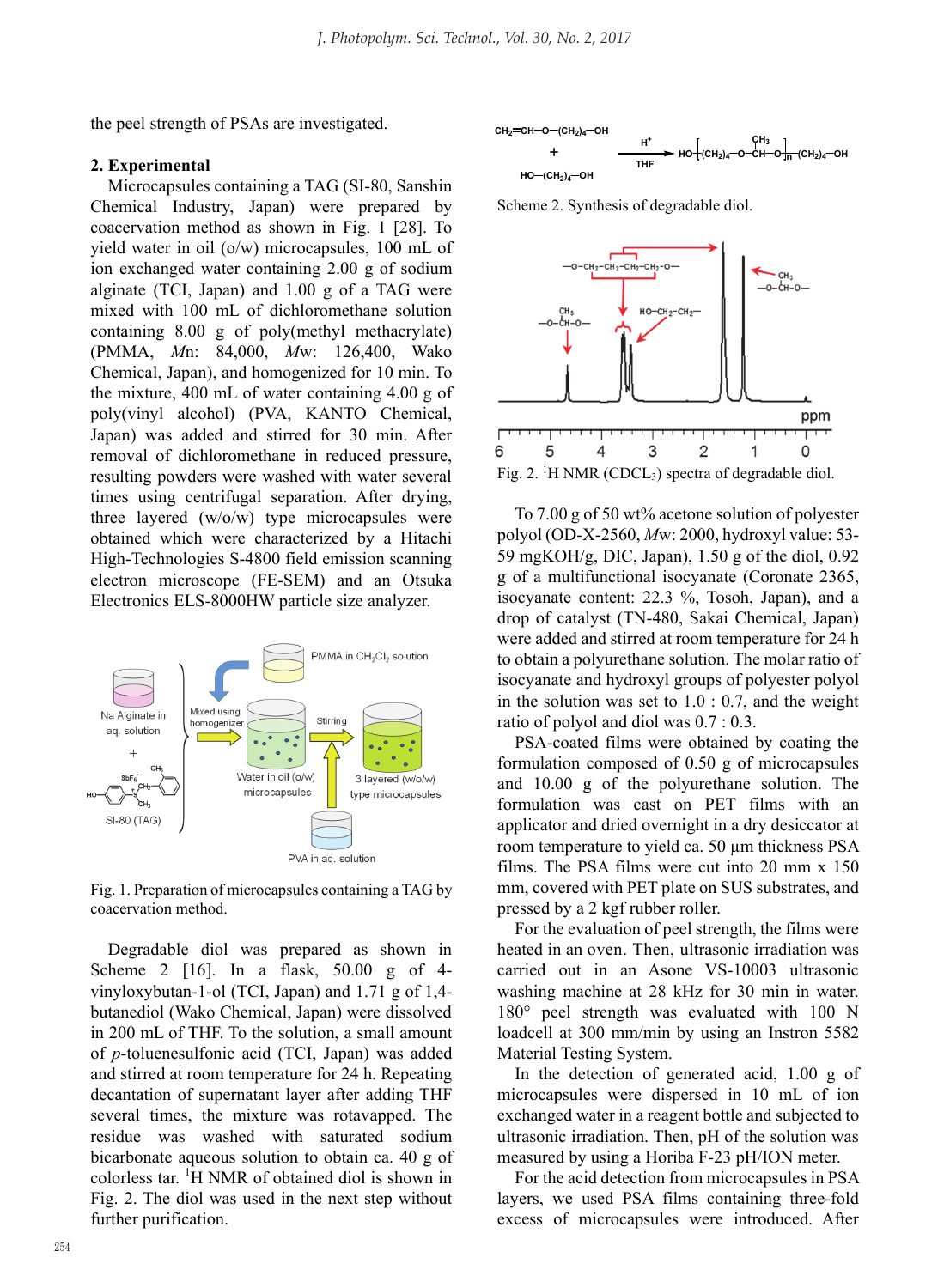ultrasonic irradiation for 30 min, the PSA layers were dissolved in acetone, and the solvents were removed in reduced pressure. To the residue, a small amount of water was added, and its pH was measured with universal test paper.

## **3. Results and discussion**

We designed peelable PSAs composed of aciddegradable polyurethanes and microcapsules containing a TAG. Two kinds of diols were used for the acid-degradable polyurethanes: one contains acid-degradable linker unit, and the other is polyester polyol oligomer that contributes to adhesive character. A used TAG (SI-80) has antimonate anion and is known to generate strong acid around 80 °C.

First, we prepared three layered microcapsules containing a TAG in conventional method [28]. SEM image and particle size distribution of the obtained microcapsules are shown in Fig. 3. The average particle diameter was 1.1 µm. After heating at 80 °C for 1 h, similar SEM image of microcapsules was obtained, showing their stability at  $80 °C$ .



Fig. 3. SEM image and particle size distribution of microcapsules containing a TAG.



Fig. 4. pH changes of slurry of microcapsules  $(\blacksquare)$  with and (●) without a TAG on ultrasonic irradiation at 28 kHz in water.



Fig. 5. Changes of peel strength of PSAs containing microcapsules  $(\blacksquare)$  with and  $(\lozenge)$  without a TAG on ultrasonic irradiation at 28 kHz in water.

In the next step, the degradable property of the microcapsules on ultrasonic irradiation in water was investigated. As shown in Fig. 4, slurry of microcapsules without a TAG afforded constant pH values on ultrasonic irradiation, although the values for microcapsules containing a TAG decreased. When the slurry was heated at 80 °C for 30 min, pH was 7. Previously, we have confirmed that PSAs composed of the same polyurethanes and 1 wt% of SI-80 showed the decrease in peel strength to ca. 0 N/20mm on heating at 80 °C for 10 min, showing SI-80 generated acid on heating at this temperature in PSA layers [15]. These results indicate that acid was generated in the microcapsules on heating at 80 °C, and ultrasonic irradiation was necessary to release the acid.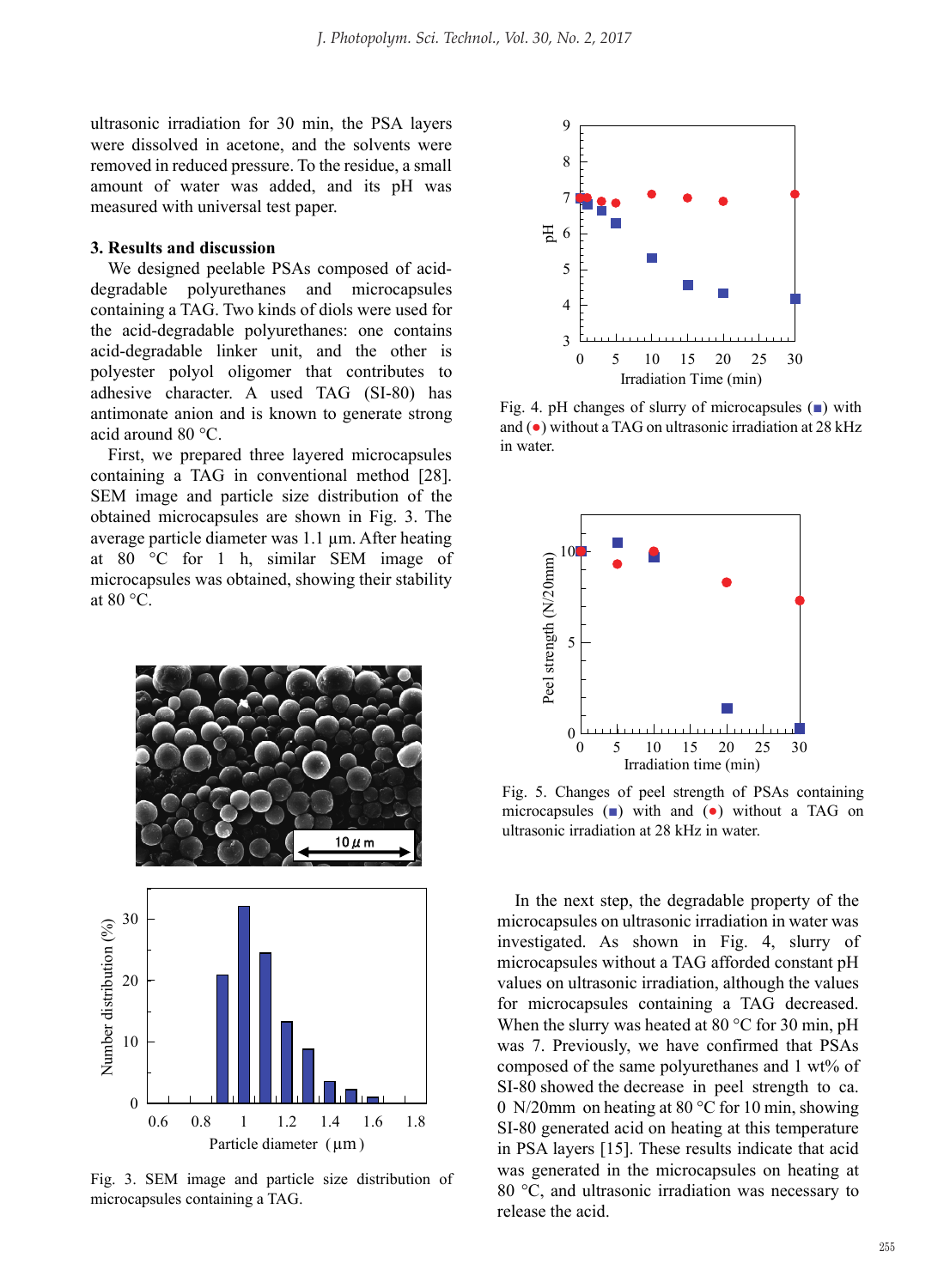| Heating <sup>a</sup><br>temperature<br>$({}^{\circ}C)$ | Peel strength (N/20mm)                        |                                              |                                               |                                              |
|--------------------------------------------------------|-----------------------------------------------|----------------------------------------------|-----------------------------------------------|----------------------------------------------|
|                                                        | Without microcapsules                         |                                              | With microcapsules containing a TAG           |                                              |
|                                                        | Before ultrasonic<br>irradiation <sup>b</sup> | After ultrasonic<br>irradiation <sup>b</sup> | Before ultrasonic<br>irradiation <sup>b</sup> | After ultrasonic<br>irradiation <sup>b</sup> |
| No heat                                                | 14.0                                          | 14.0                                         | 14.3                                          | 0.8                                          |
| 60                                                     | 14.0                                          | 14.2                                         | 14.3                                          | 1.0                                          |
| 80                                                     | 13.9                                          | 13.0                                         | 14.5                                          | 0.9                                          |
| 100                                                    | 9.5                                           | 9.5                                          | 0.9                                           | 0.6                                          |
| 120                                                    | 6.4                                           | 6.2                                          | 1.1                                           | 0.7                                          |
| 150                                                    | 1.7                                           | 1.5                                          | 0.9                                           | 0.8                                          |

#### Table 1. Peel strength of PSAs.

a) For 1 h.

b) 28 kHz for 30 min.

Figure 5 shows peel strength changes of PSAs on ultrasonic irradiation in water. In the absence of a TAG, the remarkable reduction was not observed. However, when we used the PSAs with microcapsules containing a TAG, the peel strength decreased on ultrasonic irradiation for 20 and 30 mins, and their failure mode was cohesive. Also, pH of the water dissolving PSAs after the ultrasonic irradiation was about 4, which indicates the generation of acid in PSA layers. These results suggest that acid was released from the microcapsules, caused main chain scission of the polyurethane, which led to a decrease in cohesive force of PSA layers.

The effects of heating and ultrasonic irradiation on peel strength of PSAs are summarized in Table 1. In the absence of microcapsules, peel strength was constant till 80 °C and gradually decreased at higher temperature in spite that ultrasonic irradiation was carried out or not. This result shows the polyurethane was stable on heating below 80 °C and ultrasonic irradiation.

In the presence of microcapsules, peel strength was almost 1 N/20mm except on heating at 80 °C and below before ultrasonic irradiation. These results suggest that generation of acid was possible when PSA films were heated higher than 80 °C and ultrasonic irradiated. The acid was generated in microcapsules but not released on heating at 80 °C alone.

From these data, we can summarize as shown in Fig. 6. There were two paths of free acid generation: (i) on ultrasonic irradiation and heating higher than 80 °C, acid generated and was released from microcapsules, and (ii) on heating at 80 °C, acid generated but was kept in microcapsules. Then, ultrasonic irradiation led to degrade the microcapsules, and the acid was released. The free acid induced to degrade the polyurethane.



Fig. 6. Generation of free acid in PSAs.

## **4. Conclusion**

The degradation of PSAs composed of aciddegradable polyurethanes and microcapsules containing a TAG on ultrasonic irradiation were demonstrated. A TAG was introduced in microcapsules, and acid was not released from microcapsules on heating at 80 °C in spite that acid generated. However, on heating higher than 80 °C and ultrasonic irradiation, the peel strength decreased due to resulting acid from microcapsules.

These results indicate that the easy peelable PSAs on ultrasonic irradiation are useful as newly functional materials.

#### **Acknowledgement**

This work was supported by Iketani Science and Technology Foundation, and JSPS KAKENHI Grant Number 26340082.